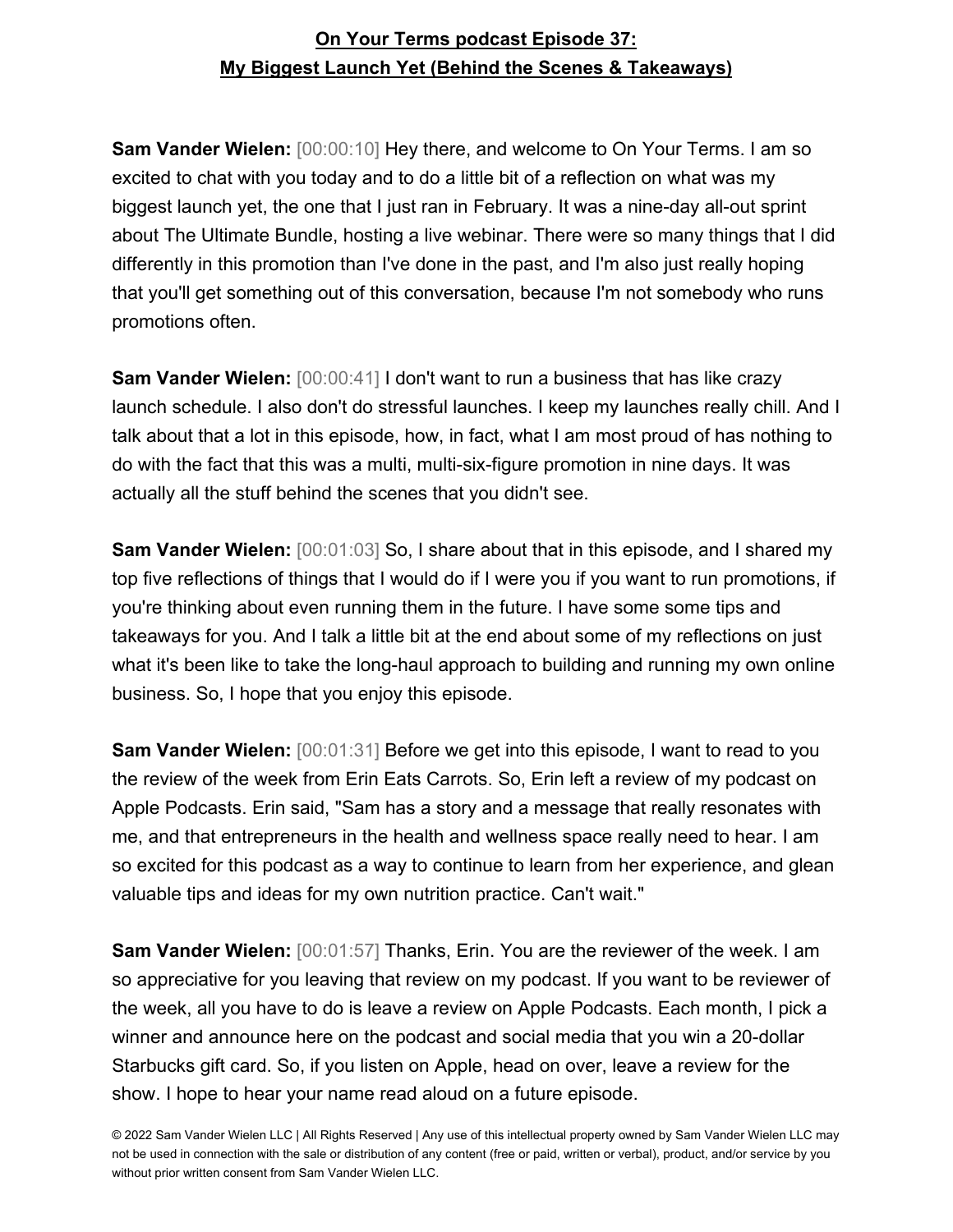**Sam Vander Wielen:** [00:02:25] And with that, let's get into talking about some of my reflections on my biggest launch yet. Let's get into it. Spill that tea. So, I'm so excited to dive into this topic today, because I've never actually like dissected a launch that I've done before or reflected on it, and this might be a little bit different than what you've listened to in the past, which is that I think two things are going to be different.

**Sam Vander Wielen:** [00:02:53] One, I'm not just focused on numbers. Like this isn't just to show you like, here's how much money I made, and then here's how you could try to replicate that. I don't think that's like the focus or the point, and it's almost distracting to like—I don't know. When I was starting out and I would listen to that kind of stuff, I just couldn't imagine like the distance between where I was at that time, and then like some of the numbers people would share, and I'd just be like, that's not where I'm at. So, I really want to draw out the principles of what I've learned, like the reflections of what I took away from having the biggest launch that I've ever had.

**Sam Vander Wielen:** [00:03:26] And that's, I think, the second thing that's going to be a little bit different about this episode, is that I'm just hoping that you take something away from it. This isn't just talking about like, here's what went great for me. I'm kind of sharing in this episode some of my takeaways from this launch, as like a larger statement over some of the trends that I see going on in marketing your online business, trends in live launches, promos, that kind of stuff. So, I'm just hoping it's a little bit more of a casual conversation.

**Sam Vander Wielen:** [00:03:55] So, just to give you a little context of what I'm talking about today. Last week, two weeks ago, I ran a live promotion, we call it promotion, not a launch for a couple of different reasons, but I can explain that some other time, but we ran a live promotion for, let's see, it started on Tuesday, and then it closed the following Thursday. So, like nine days. And yes, number-wise, this was a multi, multi-six-figure "launch", promotion. It was very successful financially, all that good stuff.

**Sam Vander Wielen:** [00:04:31] So, it was the biggest one I've ever had, right? So, I also wanted to start out by just making sure that you know, too, that I never used to run launches, or promotions, or whatever the heck we're calling them. I never ran them. So,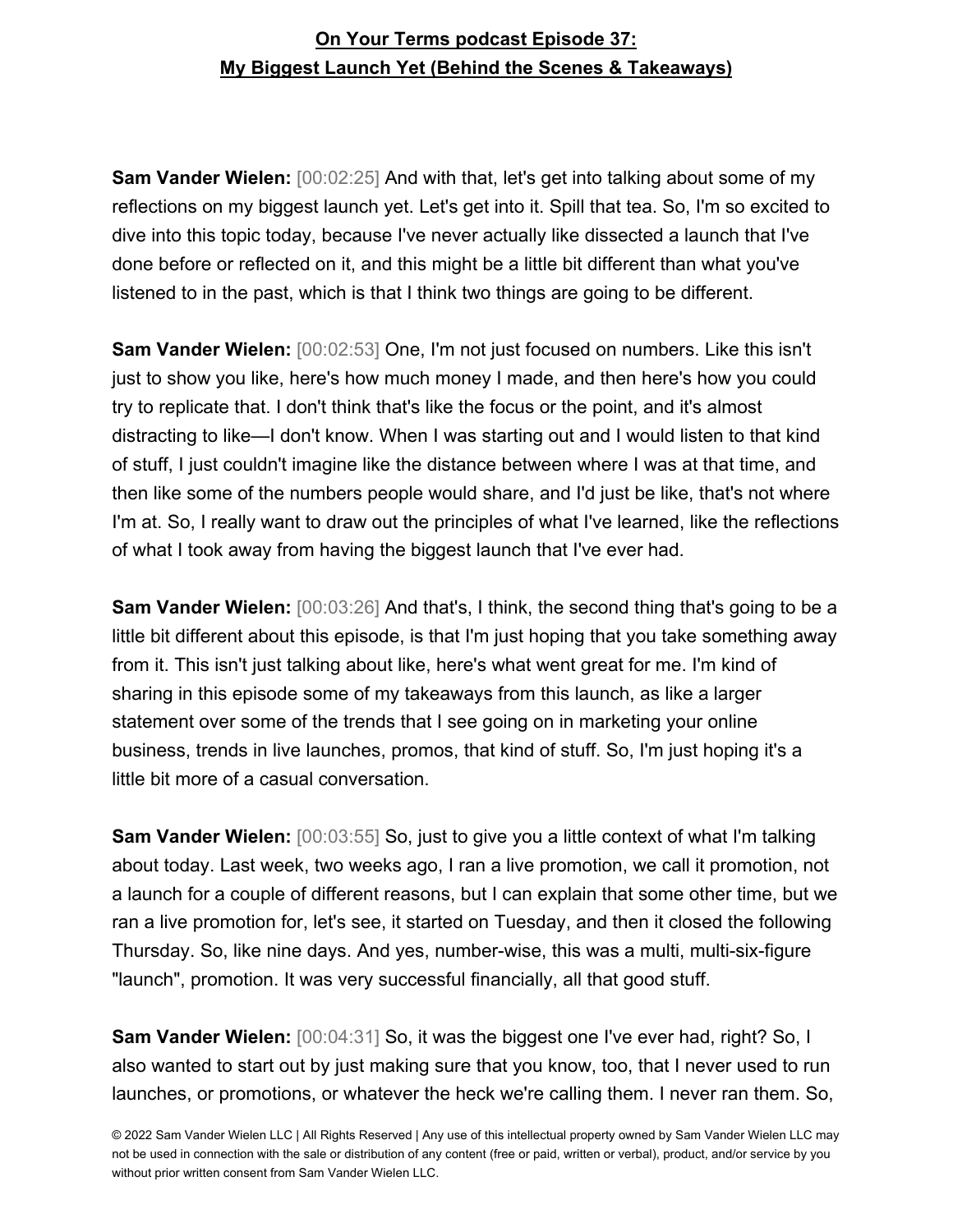the first time I ever ran one in my business—and so, I started my business very early 2017, the first time I ever ran something like that was January 2021.

**Sam Vander Wielen:** [00:04:58] So, it was the first time. And all I did, really, was like nothing too crazy or inventive, was that I took my webinar that I have on evergreen, meaning people can watch it all the time, and I just hosted it live. And then, we just set up like a series of promotion, like marketing-type events, and social media, and all this kind of stuff. We had like an all-out sprint to promote my product, The Ultimate Bundle, for that like week or whatever.

**Sam Vander Wielen:** [00:05:25] So, I did that last January. I did it again in September. And then, this was actually only my third time doing one for this webinar, and this product, and all that kind of stuff. So, this is not something I do often in my business. It's not something that I also like—I kind of experiment and play with it. I could do just fine without doing them, because my business makes like really decent evergreen, like sustainably sales all the time, right?

**Sam Vander Wielen:** [00:05:52] Like I make sales all the time, because I have a funnel running all the time. So, this was more like it's fun, right? And I want to share this with you, because it's like some things that you might consider that, first of all, live launching is totally optional. But two, there's also like another way to do it other than this like adrenal exhaustion, like I need a vacation afterwards, blah, blah, blah, like all the things, I think, I've heard a lot about and kind of what kept me away from doing it.

**Sam Vander Wielen:** [00:06:20] I had a lot of like black and white thinking around it, that they had to be these like, oh, you do them once a quarter, and they're like these allout, blowout marketing sprints. And afterwards, you're exhausted and you never want to like talk to anyone again. That just didn't ever speak to me. I wonder why. But that never spoke to me, and I kind of always thought about it as like, oh, okay, so either do that or you just do evergreen.

**Sam Vander Wielen:** [00:06:43] And so, part of what I was hoping that you would take away from this episode today is that there's also like such a wide range of in between. You can do things really differently. You can do things on your terms. What do you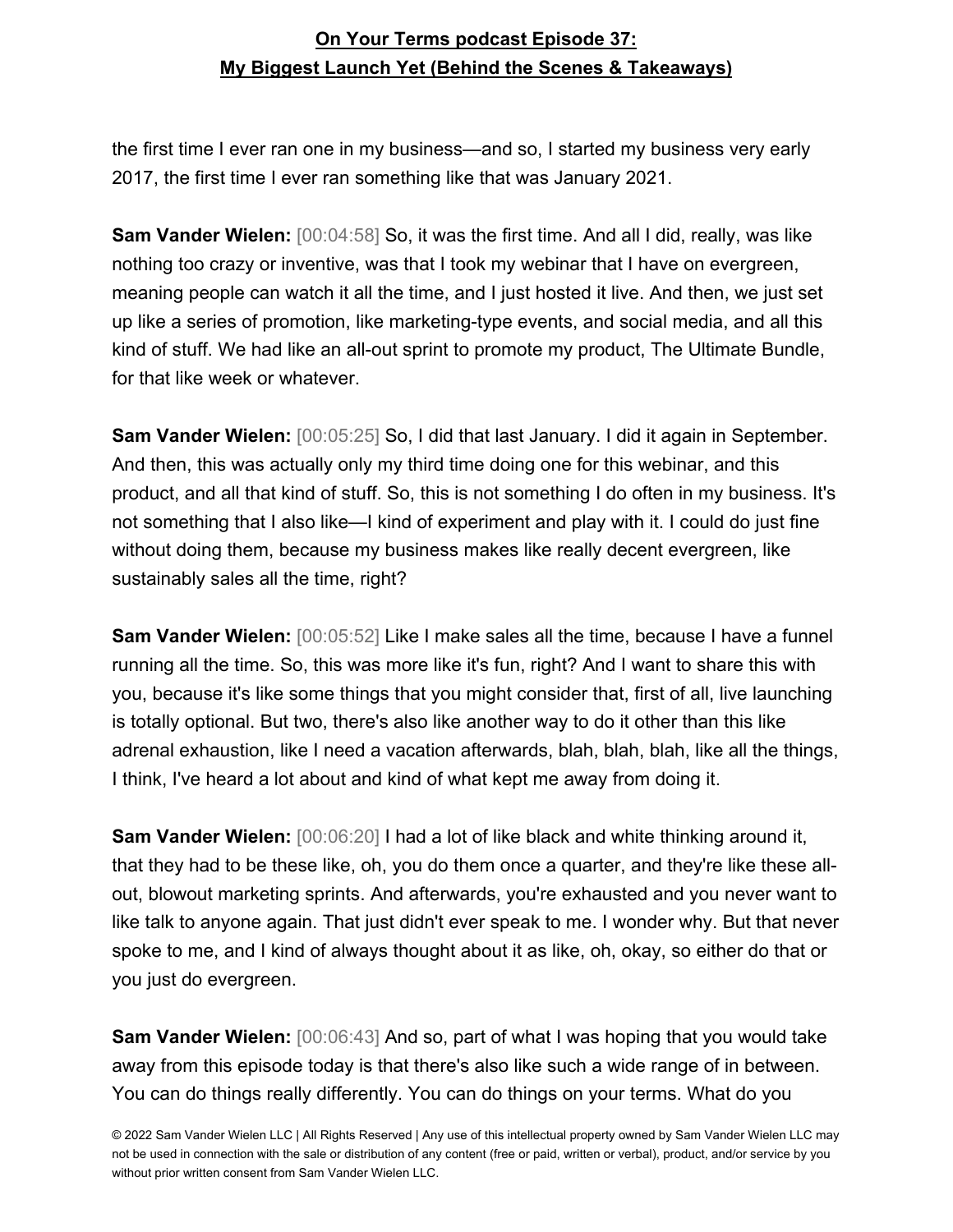know? I feel like I said that every episode. There's a reason that I picked this title. So, I'm sharing that, because there are just many, many ways to run a promotion in your business.

**Sam Vander Wielen:** [00:07:06] You might run your webinar live. You might do something shorter. You might try like a challenge or a video series. Like there are so many different ways to do this, but I think a lot of the elements that we're going to talk about today, you could apply to any variation of some sort of launch or promotion that you want to do in your business. So, sort of like if you've been in business for a while and you kind of came into online business when I did in like 2016, 2017, you might remember that like the launch model was the most popular, right?

**Sam Vander Wielen:** [00:07:37] It was like launch, launch, launch, and everybody was so like, I don't know, it was just so much, it was so overwhelming, I remember, and I just felt like some people were like constantly launching something. And then, they like ghost you for a while, and then launch something. And then, we've all been on people's email lists where like you only hear from them when they're launching or promoting some sort of like affiliate program for someone else, but then in between, you never hear from them.

**Sam Vander Wielen:** [00:07:59] So, that really scared me away for a long time, so I'm excited to just share a little bit about this and kind of how I've landed on this type of launching, the hybrid approach of sorts, and like non-stressful. I mean, I'm talking to you the week after this all ended and I'm totally fine. And the week, the nine days that this was going on, I had every meal, I cooked every meal, I didn't have to order in food, or have food shipped to me, or anything, and by the way, nothing wrong with that, but like that cooking, if you know me, cooking is like my everything.

**Sam Vander Wielen:** [00:08:37] So, like I want to have time and flexibility to cook, right? It's not that there's anything wrong with like ordering in food, it's just that that was something that represented to me. Like when I came up in online business, it was like, oh, when you're in launch mode, like order food out every day or have a chef like prepare your meals, and blah, blah, blah, and it's just no, no, no, I want to eat a normal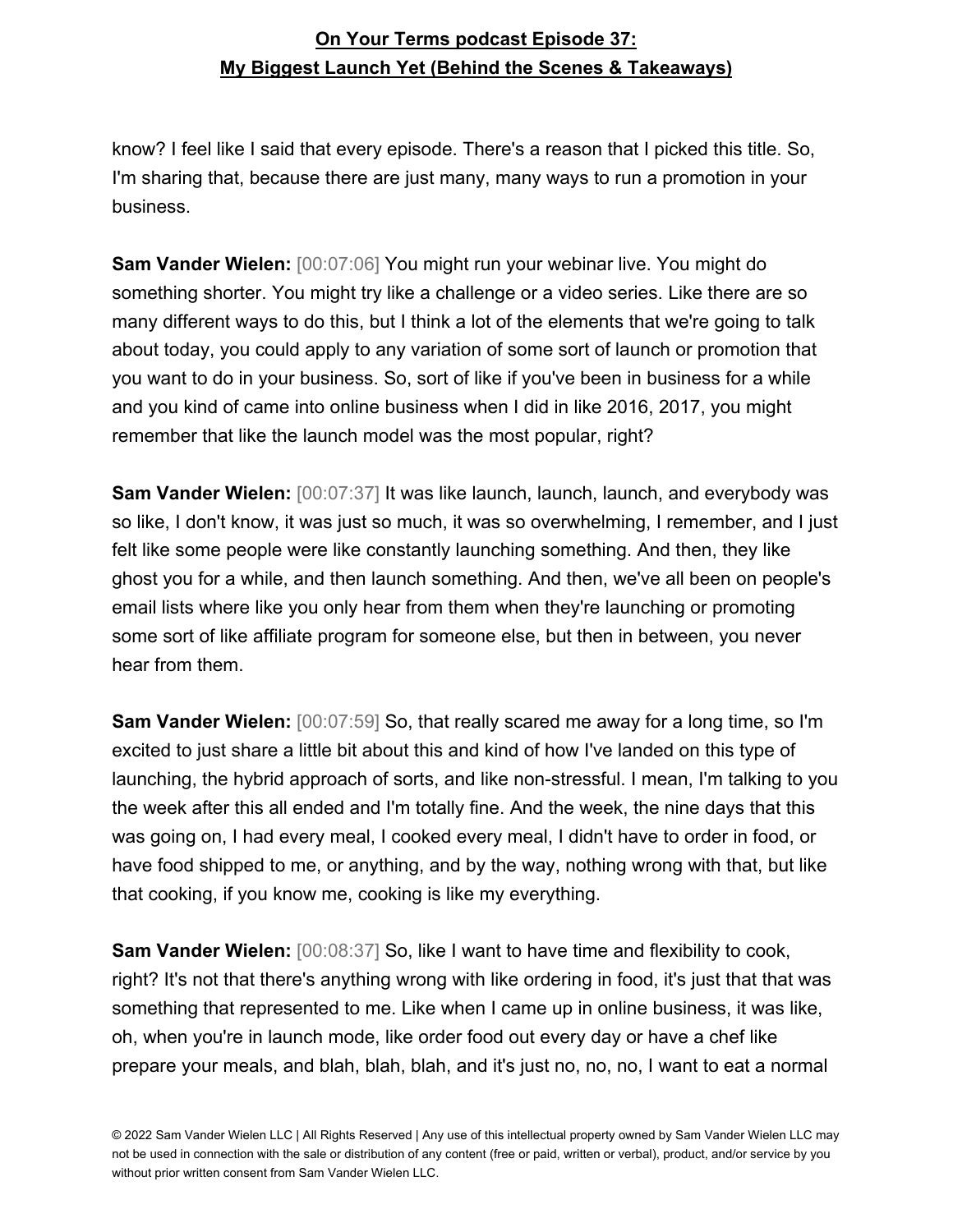meal sitting down at the table with my husband, so I did that. I took a walk every day, at least once a day.

**Sam Vander Wielen:** [00:09:06] Most of the time, I actually walk in the morning, and then I like to walk at the end of work, because it just kind of helps me to like transition at the end of the day, and I like to get out before the sun goes down. So, I did that every day. I talked with friends like multiple times throughout the week, like during the day, after work, on the weekend, caught up with people that I wanted to chat with, actually went home during the promo back to Philly to see my dad, because some stuff's going on with him.

**Sam Vander Wielen:** [00:09:06] So, I went back and saw my dad. I took my cooking class. And I take a cooking class every Sunday on Zoom with Julia Turshen. And I read, I've been reading a really good book, Black Cake, highly recommend. And I wanted to share that with you, because like I think, also, it's easy to leave a launch and see all these flashy numbers, which are like, wow, I can't imagine ever having sold that much, which I can't, but honestly, I was thinking about this during the promo period itself that like what I was most proud of, this promo period, was that during it, it was no different than any other week for me.

**Sam Vander Wielen:** [00:10:15] And that statement, by the way, goes with a lot of like privilege in many different senses of the word. But one big one that I want to focus on is that a big difference for me in this promotion versus past ones is that I have a lot more team members now, who are very like owning their little like corner of the business, right? And they're taking care of a lot of tasks that I would have done.

**Sam Vander Wielen:** [00:10:39] So, when I was on my own, it was a little bit more hectic, but I've kind of always taken this approach of like, I don't want to do this like frantic thing. And I also wanted to do as much ahead of time so that things were kind of prepared and ready. So, I just wanted to mention that quickly, that like this is not like I was sitting around on my ass and everything was just like happening magically, there were a lot of like very hard-working people behind the scenes getting a lot of these things done, and they had their own stresses and stuff.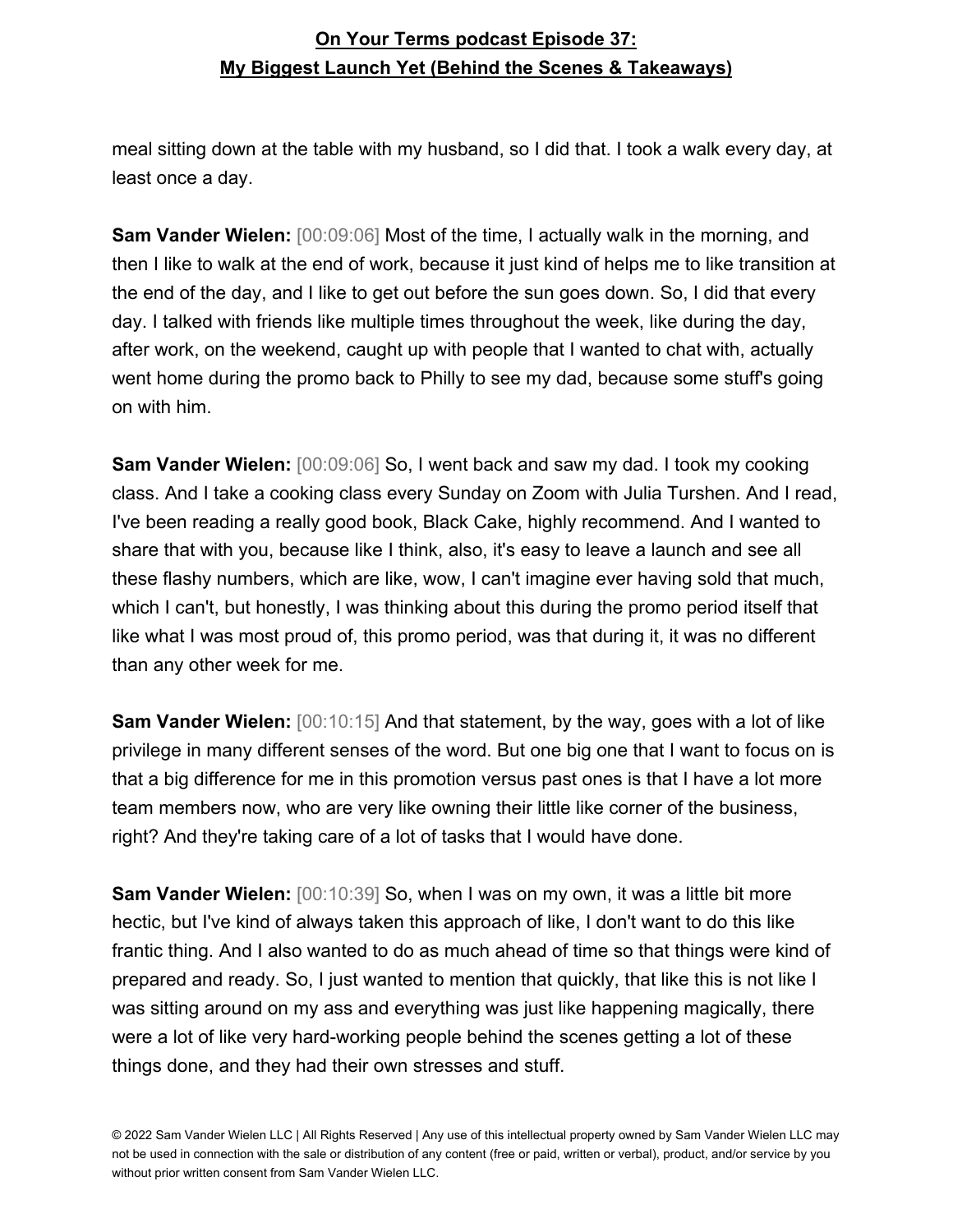**Sam Vander Wielen:**  $[00:11:07]$  We'd have to talk to them to find out more about that. But from my perspective, I want to talk to you as the CEO of your business, you might want to work towards this point, I want you to know that it's possible. And I was just really proud of like how, yeah, it wasn't really tied to the outcome. We had some goals, obviously, about like how many people we wanted to sign up for my live webinar, and what conversion rate, and how many sales, and all these kinds of stuff, and it's great, but there's also like these other goals, right?

**Sam Vander Wielen:**  $[00:11:40]$  It's important to me, like if I can do that well, if I can have a multi-six-figure launch in nine days, and be taking my walks every day, and cooking, and going to my cooking class, and reading my book, and spending time with my husband, and snuggling Hudson to death, probably more than he wants me to, that's my dog, by the way, then that is like, chef's kiss, gold to me, right? So, that's what made me, I don't know, just like very reflective and sappy during the launch period, of just like this isn't that bad. And I kept having friends reach out and be like, "How's everything going? Are you doing okay?" I was like, "Yeah, why? It's fine, like everything's fine." But again, also because people were helping a lot.

**Sam Vander Wielen:** [00:12:23] I also think that like a big reflection that I want to share with you is that planning for a launch or promotion is so much about what you do ahead of it, right? And so, there are two big like pre-launch phases that I want to talk to you about, because you could be doing these now, even if you don't—well, the first one, you can be doing now, even if you don't know if you'll ever run a promotion, but I hope you run something, even if it's just like a two-week period, where you focus on emailing your email list a little more often and talking about your offer very like strategically.

**Sam Vander Wielen:** [00:12:58] That's fine, too. That could be a promotion. It doesn't have to be a big fancy promotion. But I want to talk to you about these, because this is the stuff that happens ahead of time. So, I kind of feel like this reminds me of planning a wedding, where like there's just a lot that happens ahead of time, right? And by the way, we had a very simple wedding. We planned and like paid for our wedding ourselves, and we got married at this really cool pizza wine bar.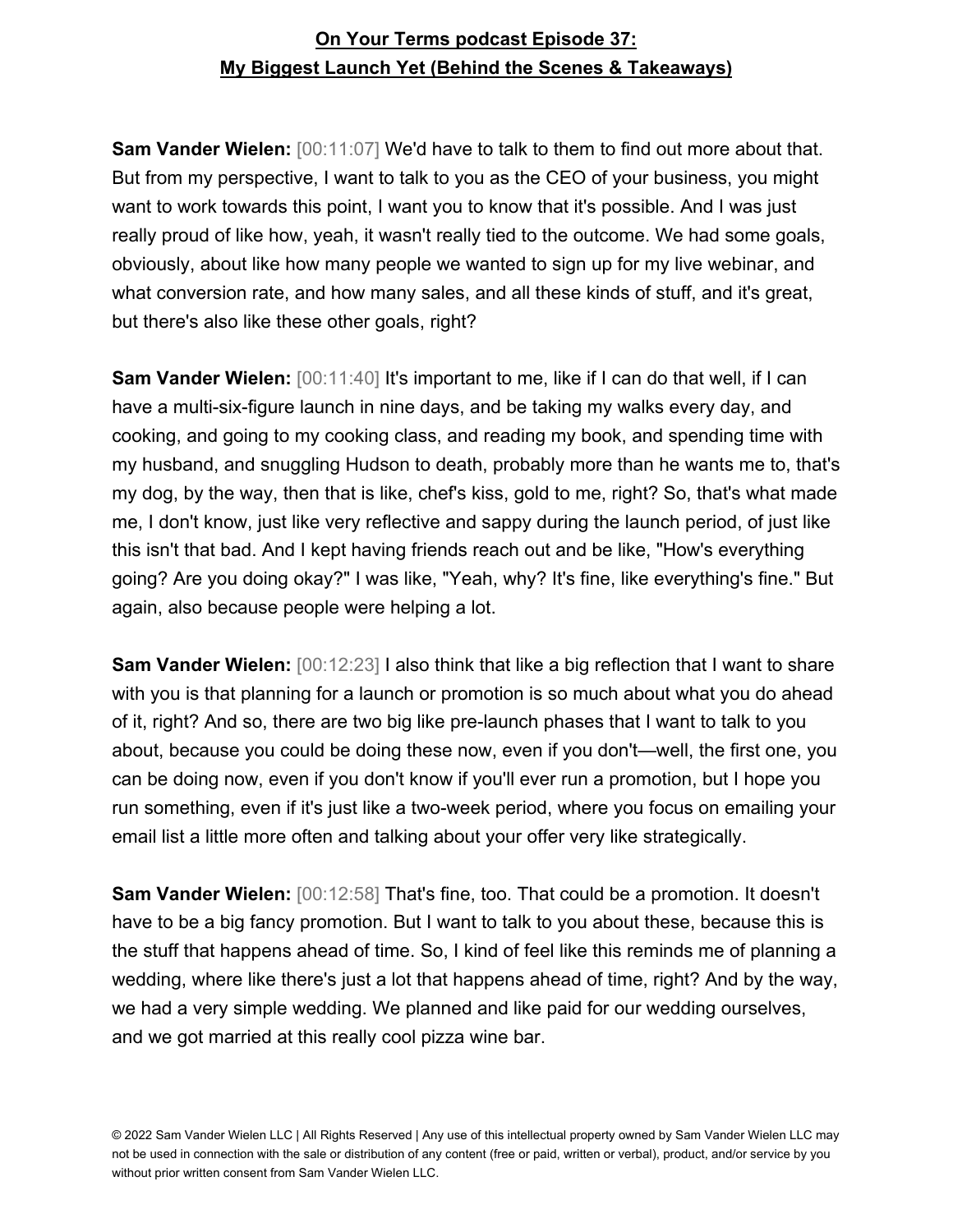**Sam Vander Wielen:** [00:13:24] And like that sounds probably a bit more casual, and this was kind of like a—I mean, I don't want to say a swanky pizza wine bar, but it was nice. It was a nice pizza wine bar. It was just like a normal pizza wine bar, I don't know. But it wasn't like a greasy pizza wine bar, you know what I mean? So, anyway, we got married there. And so, I didn't have like a Princess Diana wedding, so don't get it twisted, but I had enough to do, right?

**Sam Vander Wielen:** [00:13:46] And it was like for months and months, you plan, and plan, and plan, and then there's like only so much you can do until the day of, and then you just kind of have to be like, well, whatever happens, happens, and we'll like deal with it as it goes, right? I kind of feel like that's how a promotion is. There are so many things, like the bulk of everything that you see on like the consumer end happened a long time ago, and was very, very carefully and intentionally thought out.

**Sam Vander Wielen:**  $[00:14:15]$  So, the two phases that I wanted to talk to about that you could be working on right now in your own business are the pre-launch nurturing phase, and then the pre-launch planning phase. So, let's talk about the nurturing phase first, because this is the one that you could be doing now, even if you're not sure if or when you're going to run any sort of promotion in your business.

**Sam Vander Wielen:** [00:14:36] So, one of the things that I've learned in running promotions of any sort in my business or even just like if you go through little sprints of like making offers and talking about your offer more often or whatever, is that in between, so that, basically, if we think of like the launch or the talking about the season where you're talking a lot about your offers, like the peak of a roller coaster, the high point, we want to think about the nurture period being like the slope downwards and the build back up, the ascending back up.

**Sam Vander Wielen:** [00:15:08] So, what I mean is that we need to remember to nurture our people, our audience, our email list, our followers. Whether you have 15 followers or 15,000 followers, doesn't matter, we have to nurture them a lot in between these things, right? Because of course, you are well within your rights to sell and to ask for what you're worth and to sell your products, your business.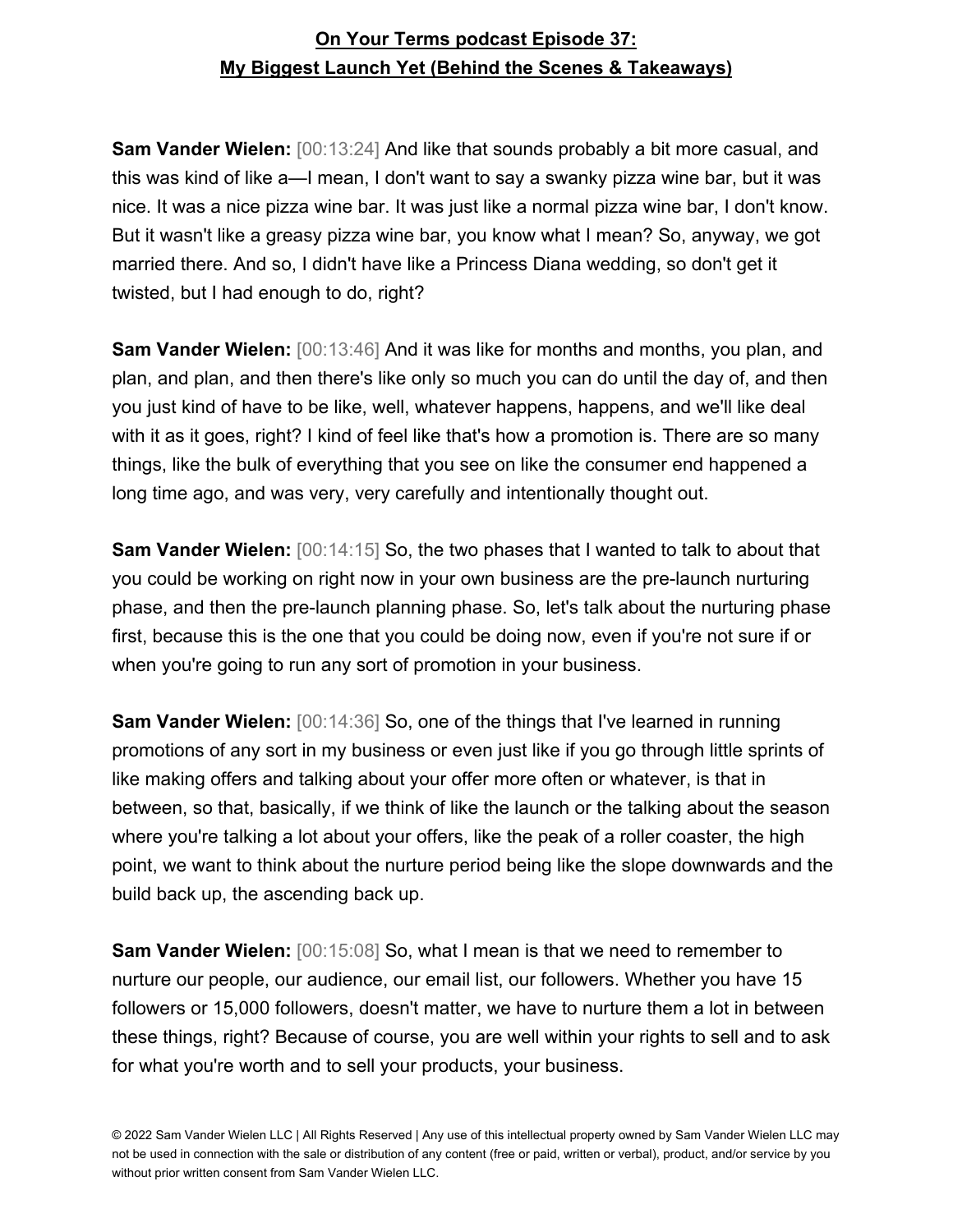**Sam Vander Wielen:** [00:15:36] As I always say to my friends, nobody gets angry at Target when they walk into Target, and they go shopping, and they're like, "How dare you try to sell me that blanket?" Nobody does that, right? So, I believe that the same should go for your online business. You should be able to sell and like people shouldn't be mad about it. And if they have a problem about it, it's probably something that's coming up in them and not you, but whatever.

**Sam Vander Wielen:** [00:15:57] So, to that effect, though, I think it's also fair as like a consumer from an online business, where you get a lot of like emails, and you're getting hit on social media, and all these kinds of things, to also get value. So, whenever I finish a promotion or if I know I'm going to do one several months ahead of time, I really start like intentionally thinking about nurturing my audience.

**Sam Vander Wielen:** [00:16:24] So, I ran my last promotion in September, and even before that promotion had run in September, we were already creating content and planning for nurture season, which ran in my business from September until February. So, from September until February, I was just so focused on creating content that was helpful, valuable, spoke to my ideal client, continue to nurture my ideal client, attracted new clients, right?

**Sam Vander Wielen:** [00:16:54] Because to me, it's kind of like a two-parter here. When we talk about nurturing and pre-launch nurturing, we are nurturing the people who are already there and we're trying to attract new people so that we have a new audience to then sell to once we open up the doors, right? And then, it's like a cycle, because then once you have those new people there, you've got to nurture them. So, it's really something to take a lot of time and attention.

**Sam Vander Wielen:** [00:17:20] This is like if you can spend any amount of time on anything I talk about today, it's this, because what I've noticed and what I've learned through running now several live promotions is that if you just go promotion, promotion, promotion, promotion, and you forget to build up a new crowd or to nurture the crowd that's already there, you're going to see the numbers go down with each promotion, right?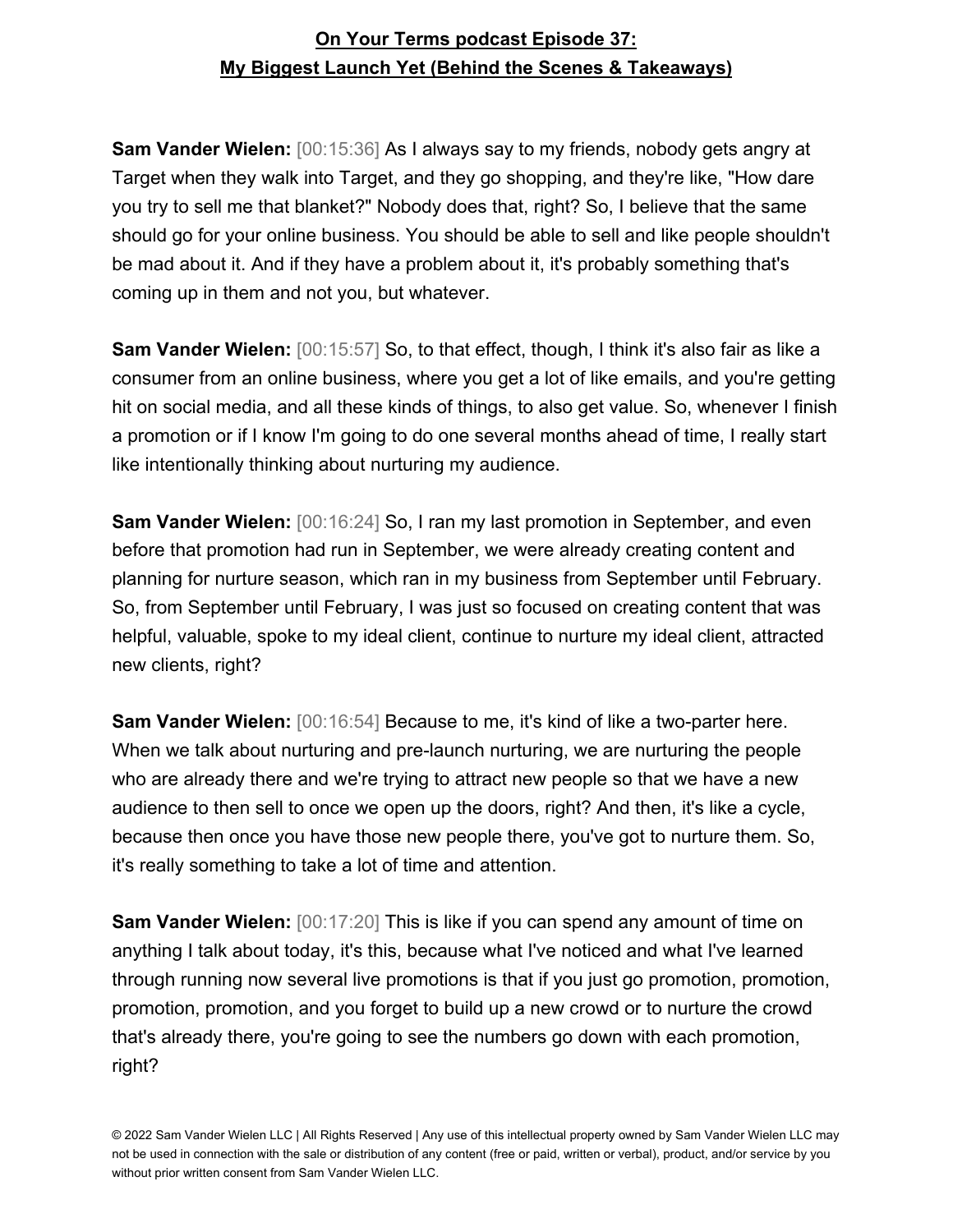**Sam Vander Wielen:** [00:17:45] And that was something I talked about a little bit last year when I did like the 2021 Reflections episode. That was something I learned about last year. So, in reflecting on why maybe this was my biggest launch yet or something like that, I think that this like super intentional, pre-launch nurturing phase worked really, really well, because first of all, it comes from a genuine place of like thanking people for hanging in there, for dealing with all the sales stuff and everything like that, even though I think I'm perfectly within my rights to sell and all of that.

**Sam Vander Wielen:** [00:18:15] I'm not going to apologize for running a business when Target doesn't have to apologize for their blankets, or their candles, or all the other things that you go spend hundreds of dollars on when you meant to buy soap, but I think it's just also that the content itself was like all very value-centric, right? So, this wouldn't be a period where you would be focusing on primarily like fun, experimental stuff, like Reels that lip sync to something that are just funny.

**Sam Vander Wielen:** [00:18:46] Like you can sprinkle those in, but the bulk of your content during this season should be really calling in your ideal client, and attracting new people, and then nurturing the people who are there already. So, this is a lot of like educational-type content, maybe face-to-camera Reels, where you're teaching stuff, what Natasha calls show and tell Reels, which you might have heard about on the last episode I just had with her as episode 36.

**Sam Vander Wielen:** [00:19:14] And in those Reels, you can be teaching something, positioning yourself as an expert and authority, and creating conversation, asking for questions, feedback, all that kind of stuff. So, really, really lean into that period of time. Whether you're launching or not, you can take that tip to the bank. The other thing that you can do a lot ahead of time is pre-launch planning. So, with pre-launch planning, we are really planning from literally conception to even past the end, there are kind of follow-up steps for any launch, even after the launch ends, we are planning soup to nuts.

**Sam Vander Wielen:** [00:19:56] So, I use Asana, as you know. I feel like I say this every episode, but I use Asana and we build out a project in Asana for that particular promotion, right? And that promotional project has like the pre-launch stuff, like the pre-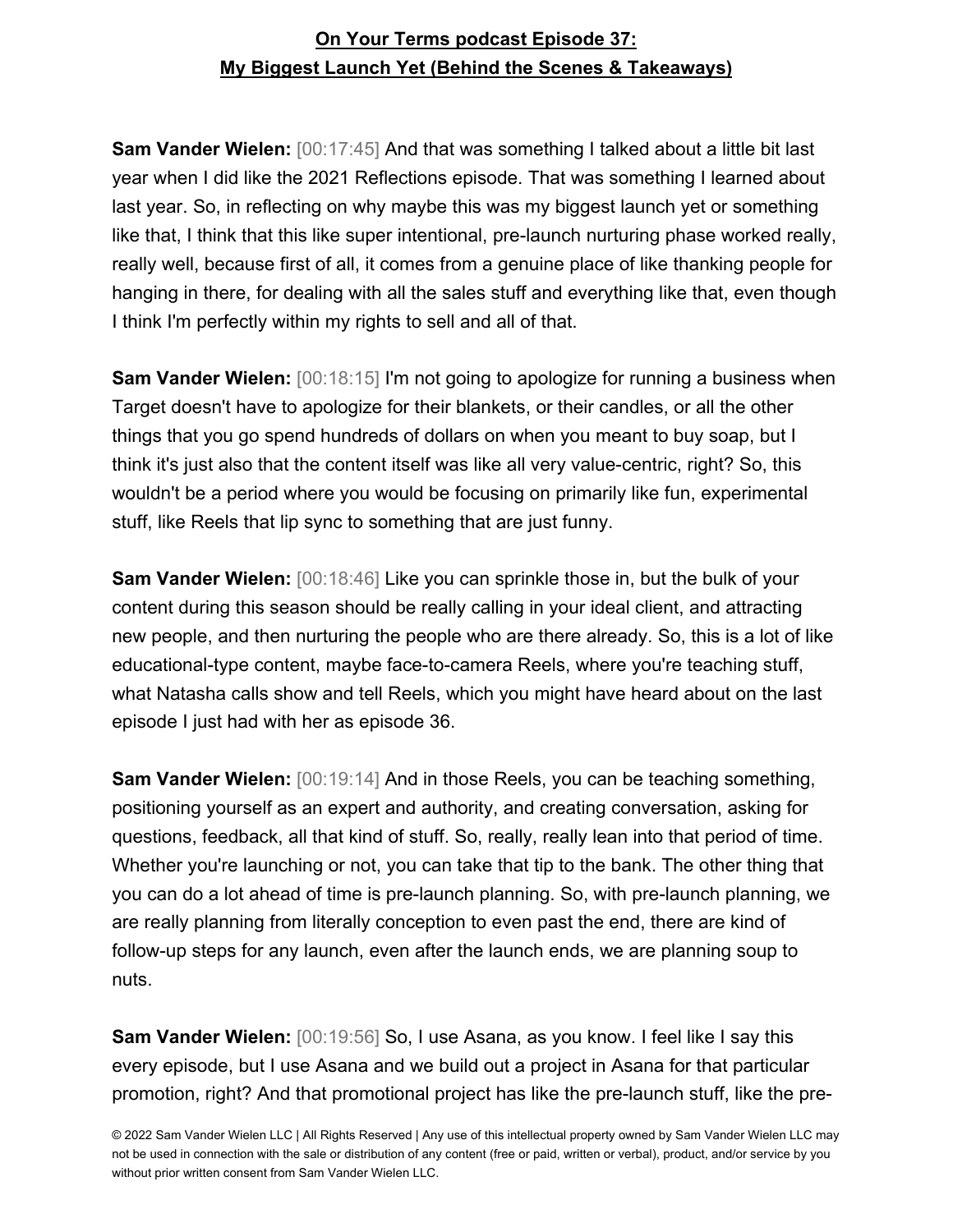launch task that we have to do, all of the tasks during the promotion, and then the follow-up, right? And we cover everything from the conception of like if you're going to do a freebie, or a live webinar, or video, or training, or whatever, or even a challenge, or something, like all of that content is in there.

**Sam Vander Wielen:** [00:20:31] We build out all the social media content. We pre-write everything. We pre-design everything. I'm tasked to go in, and update the webinar, and to review the webinar, and update the slides. I write a lot of the content. I have to film all the Reels, and all the videos, and the thank you page, and all that kind of stuff. Now, in my business, at this point, we have a lot of other people working for me, so it's like there are lots of people tasked to go create different assets and pieces of this promotion.

**Sam Vander Wielen:** [00:20:59] But when I was doing this by myself on a smaller scale, it was much simpler, right? And so, it's not like I don't want you to adopt some black and white thinking that like you can't do a promotion until you have a team like this, no, no, you can do a promotion. Maybe it might not be this big or maybe it will if you're like incredible at this. I was not. Like they were successful, but not like this. So, I built it out and did what I could, right?

**Sam Vander Wielen:** [00:21:26] But any sort of plan that you have, where you start to think through the phases of everything that you need to lay out before this all happens, like treat it like a wedding, right? Plan for all of the things that you can ahead of time, and then it's going to be like up to the universe on the day of. But you can write content, you can write the emails, you can write nurture sequences like that go out to them afterwards, all kinds of things, right? That can all be done ahead of time as much as humanly possible.

**Sam Vander Wielen:** [00:21:58] And don't forget, by the way, in this pre-launch planning phase, you also want to plan for afterwards, both two things. One is that you want to plan for all the people who buy. You now have to kind of show up and take care of them. If you offer any sort of like live bonuses or something like that, you've got to plan for all that stuff, like the calls and whatever content you're creating for them, all that, also just making more time on your calendar to like take care of those clients once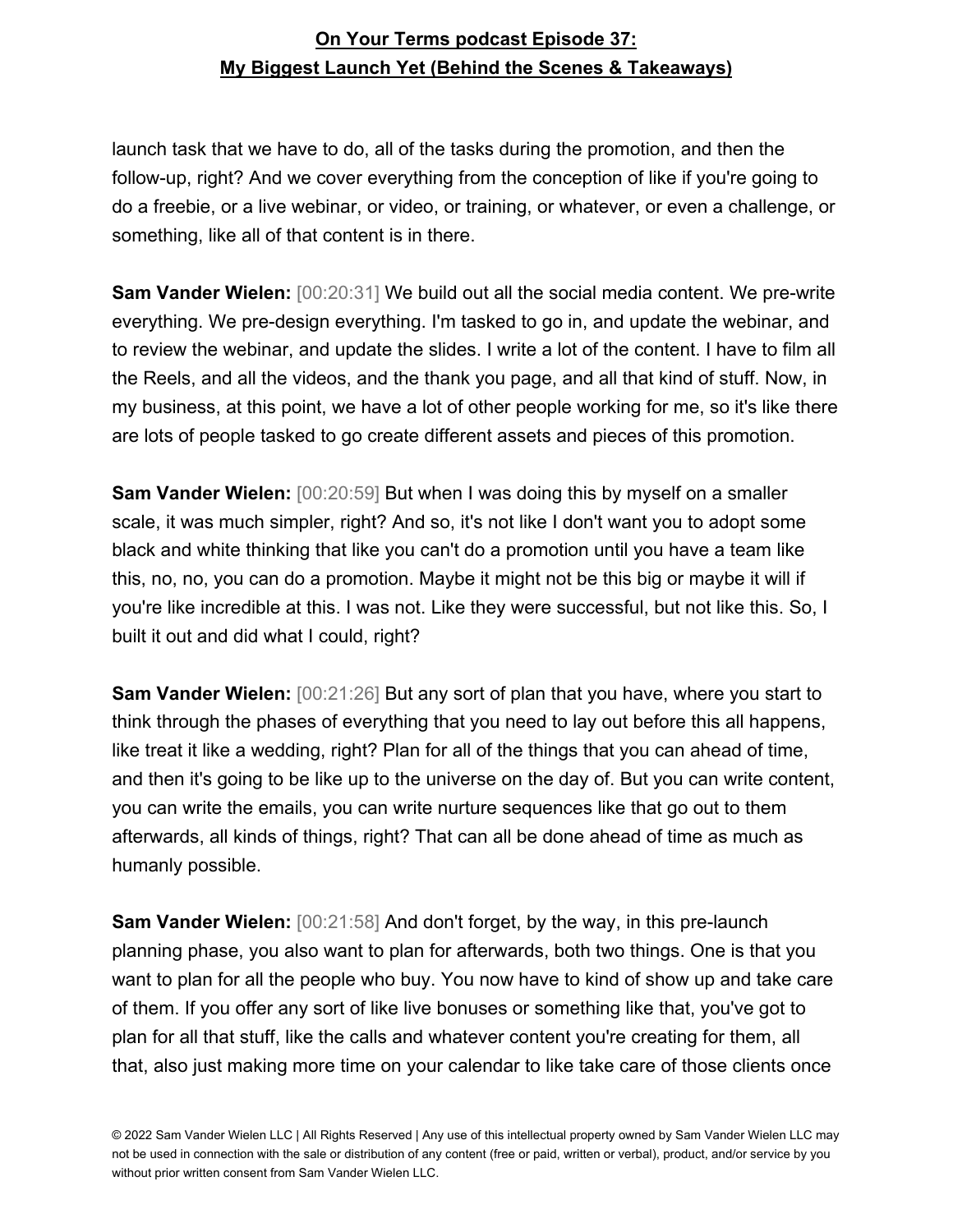they're coming in, and then also follow-up steps at the end of a launch for people who don't buy.

**Sam Vander Wielen:** [00:22:26] They're just as important, because I always want to learn like, why didn't you buy? What was going on? Was the price not right, timing is not right, you didn't think it was for you? Was there something that we could have done differently? So, we do a lot of like surveying and seeing what's going on. And then, basically, once that survey is done, we switch [making sounds] right back into that nurture mode, right?

**Sam Vander Wielen:** [00:22:45] So, like as of now, I'm back into nurture mode, building this up. It's kind of like building up the goodwill back from, not from scratch, but building it backup at least. And I think one of the things that this pre-launch planning does for you is that it gets you out of that hectic launch mode that people talk about, right? So, I think when people talk about like having their energy so drained from live promotions or something like that, it's because it's a lot of work, and then if you're like ahead of time for months, it's a lot of work.

**Sam Vander Wielen:** [00:23:17] And then, if you're relying on you being like up and like high energy every single day of your promotion to create native and original content like on Instagram and like all this stuff, that would be a lot, right? I can understand why that would be so draining to you. So, I think as much as possible, if you can record any of these pieces of content ahead of time, batch your Reels, save them, just save them as drafts and save them to your phone.

**Sam Vander Wielen:** [00:23:44] Don't forget that part, because they get deleted if something happens to the app. So, save them, you can prepare them as much as possible. Prepare your graphics, prepare the captions, use something like PLANOLY or whatever tool you use to plan them out, see what they look like, but you'll have like everything ready to go. And then, that way, during the promotion, your only job is to show up for whatever live component you're doing.

**Sam Vander Wielen:** [00:24:07] Like if you're doing a webinar or a challenge, answering people's questions as they're coming in, and then if you want to supplement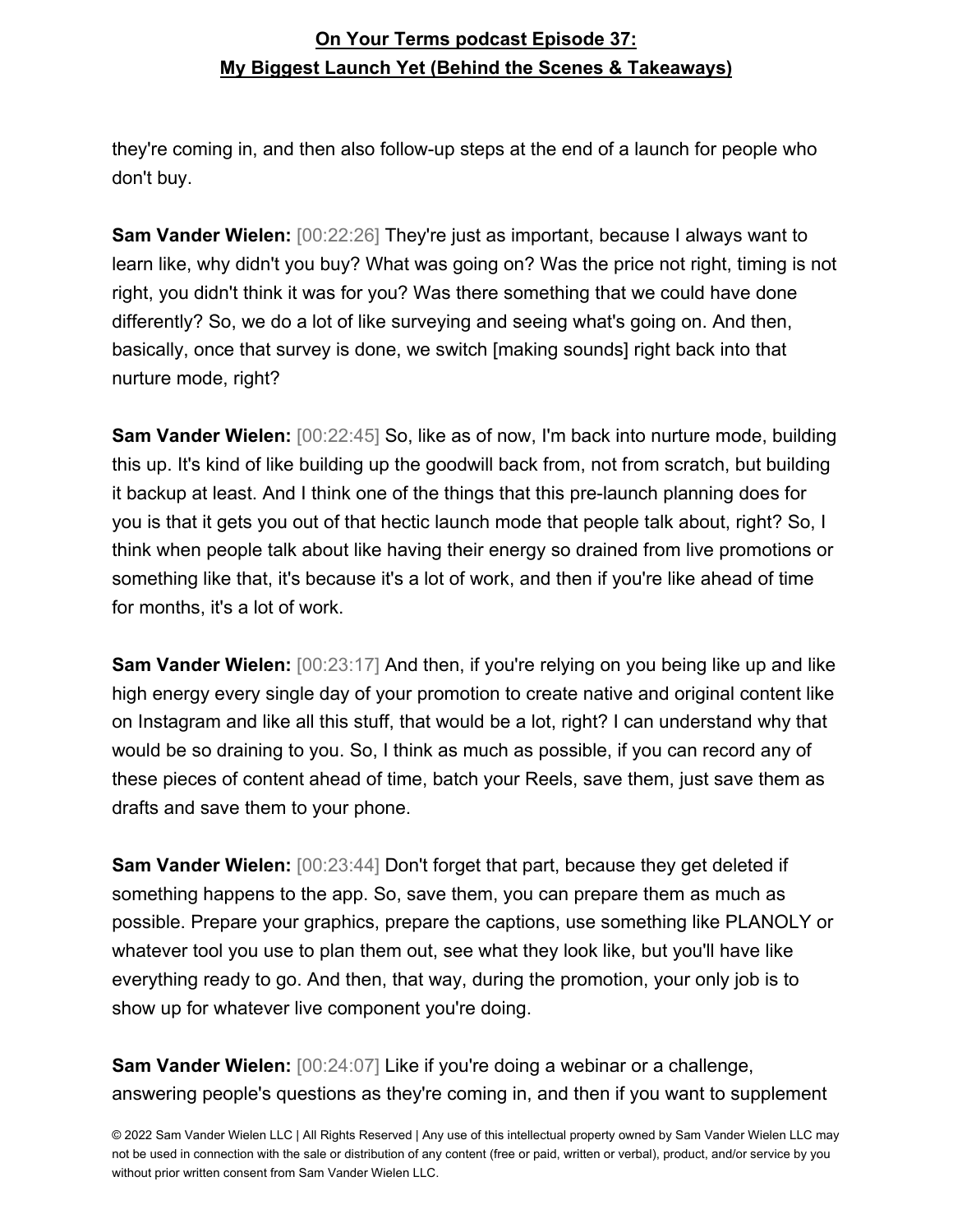with like Instagram Stories and all that kind of stuff, then that would be great, but that's not going to take nearly as much of your energy. Even those you technically could do ahead of time, I personally don't like that as much, because I get a lot of inspiration during the live promotion from like people's questions, people who are joining, what happened on the webinar.

**Sam Vander Wielen:** [00:24:32] And so, I like to integrate that in real time. And I also am just working on not making them as long or having as much stuff there, and really letting a lot of my bigger pieces of content speak for themselves. So, popping on, doing a couple of face-to-camera stories, and then saying, here's this Reel, where I talk about this more, or in my latest post, I teach you about this or whatever. Having a little bit of face-to-camera introduction to bigger pieces of content I think can be really helpful and a good energy management tool during a launch period.

**Sam Vander Wielen:** [00:25:07] Have you ever felt lost about where to begin with the legal side of protecting your online business? Some people say you can just wing it at the beginning and get officially set up later. Not a good idea, by the way. Whether you're afraid to even start working with clients, because you don't want to do something wrong legally, and then get in trouble, or your business is growing and you sort of forgot to take care of the legal pieces, I've got you.

**Sam Vander Wielen:** [00:25:29] I don't want you to live in fear of the internet police coming after you and your business, but you do have to do certain things and get certain things in place in order to legally and safely run your business online. As much as it just feels like an unregulated Wild Wild West online, that is very much not the case. As an attorney turned entrepreneur and former corporate litigator, I can assure you that there are rules, there are real steps that everybody who runs or starts an online business needs to take.

**Sam Vander Wielen:** [00:25:56] And you're not behind at all. We can get you set up in following the rules right away. In fact, we can even do it today. I want to teach you the five very simple steps to take to legally protect and grow your online business. You don't need an MBA to be a successful entrepreneur and stay out of legal hot water, but you do need to dot your legal Is and cross your Ts in a few key areas that can't be skipped.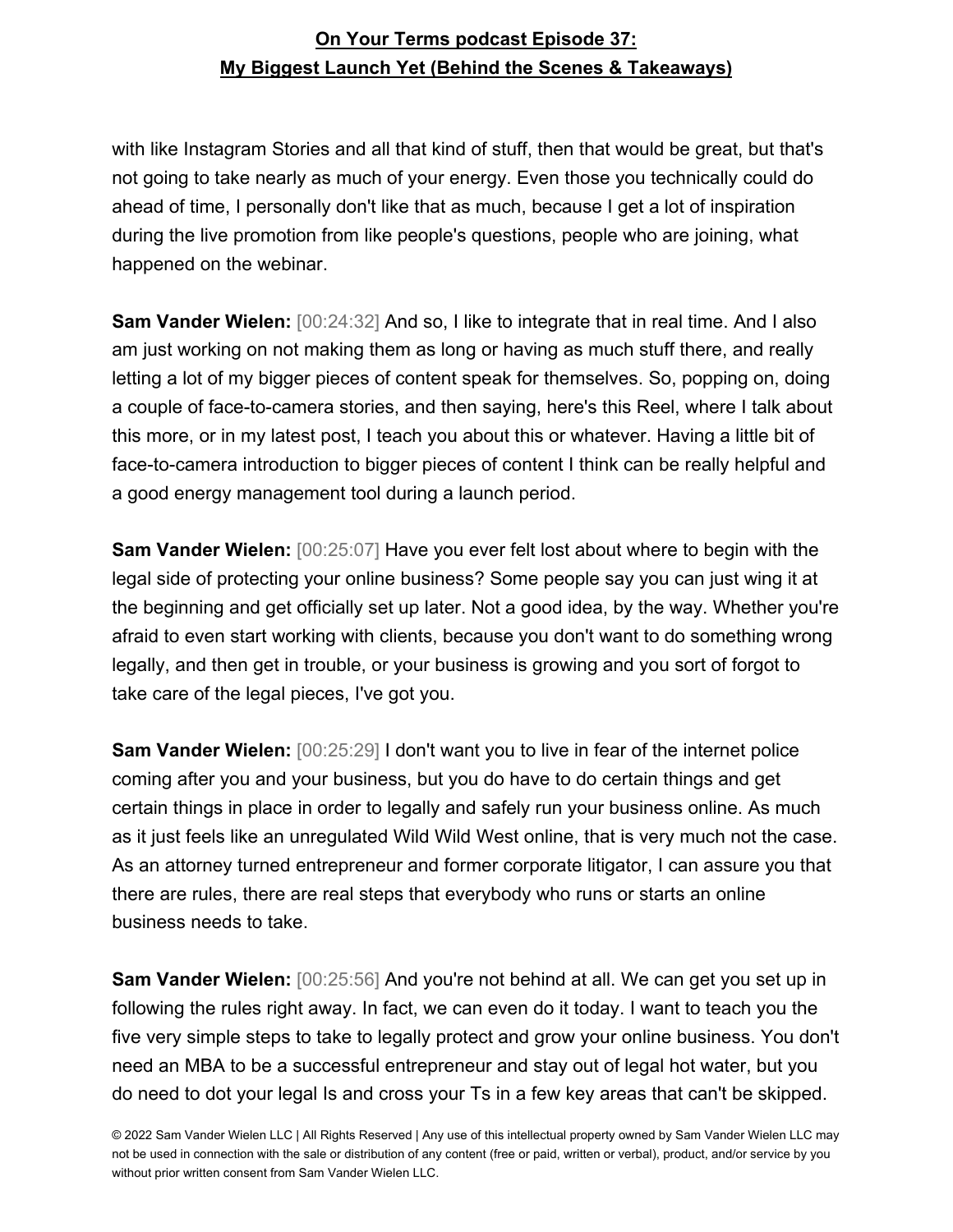**Sam Vander Wielen:** [00:26:17] That's exactly what I'll teach you in my free one-hour legal workshop called Five Steps to Legally Protect and Grow Your Online Business. Just head to mylegalworkshop.com, drop in your email address, pick the time, and I'll send you a link to watch the workshop video whenever you have time. This is the best place to begin if you're just getting started legally legitimizing your business, so head on over to mylegalworkshop.com and sign up to watch Five Steps to Legally Protect and Grow Your Online Business now.

**Sam Vander Wielen:** [00:26:46] Another big takeaway I had from this most successful launch yet is switching up the approach to social media. So, I talked about this a lot last week with our guest, Natasha from Shine with Natasha. If you haven't listened to that episode, go listen to episode 36 after this. But I talked about this a lot in terms of social media changing a bit, there being so many different surfaces.

**Sam Vander Wielen:** [00:27:10] And in the past, when—Natasha has taught me that surfaces, by the way, are like the different functions on Instagram, like Lives, and Stories, and Reels, and all that kind of stuff. Maybe you already knew that, but I just wanted to mention it. So, because of that all changing and because of my commitment always to creating evergreen content as much as possible, to creating content that works for me for a long time, to not creating tons of content that then just dies somewhere on an algorithm shelf, I revisited my approach to social media for this launch. And I think it went really well definitely in terms of the mood and the engagement level, the enthusiasm. Like the overall vibe, I would say, of the promotion was so much better than the last time I did this, which was in September.

**Sam Vander Wielen:** [00:28:01] Because last time I did this and kind of in the past, this has just been something that's worked just fine, but I notice a big shift when I did this in September, was using a lot of content on social media, during a promotion, that was more like promo, promo, sale, sale, like buy this, it's only on sale two days only, blah, blah, blah, like a lot of, I don't know, used car sales, many like type of things, which don't get me wrong, you need a handful of those, because you do need—like some people, especially my customers, tend to be the ones who are just like, "I need to know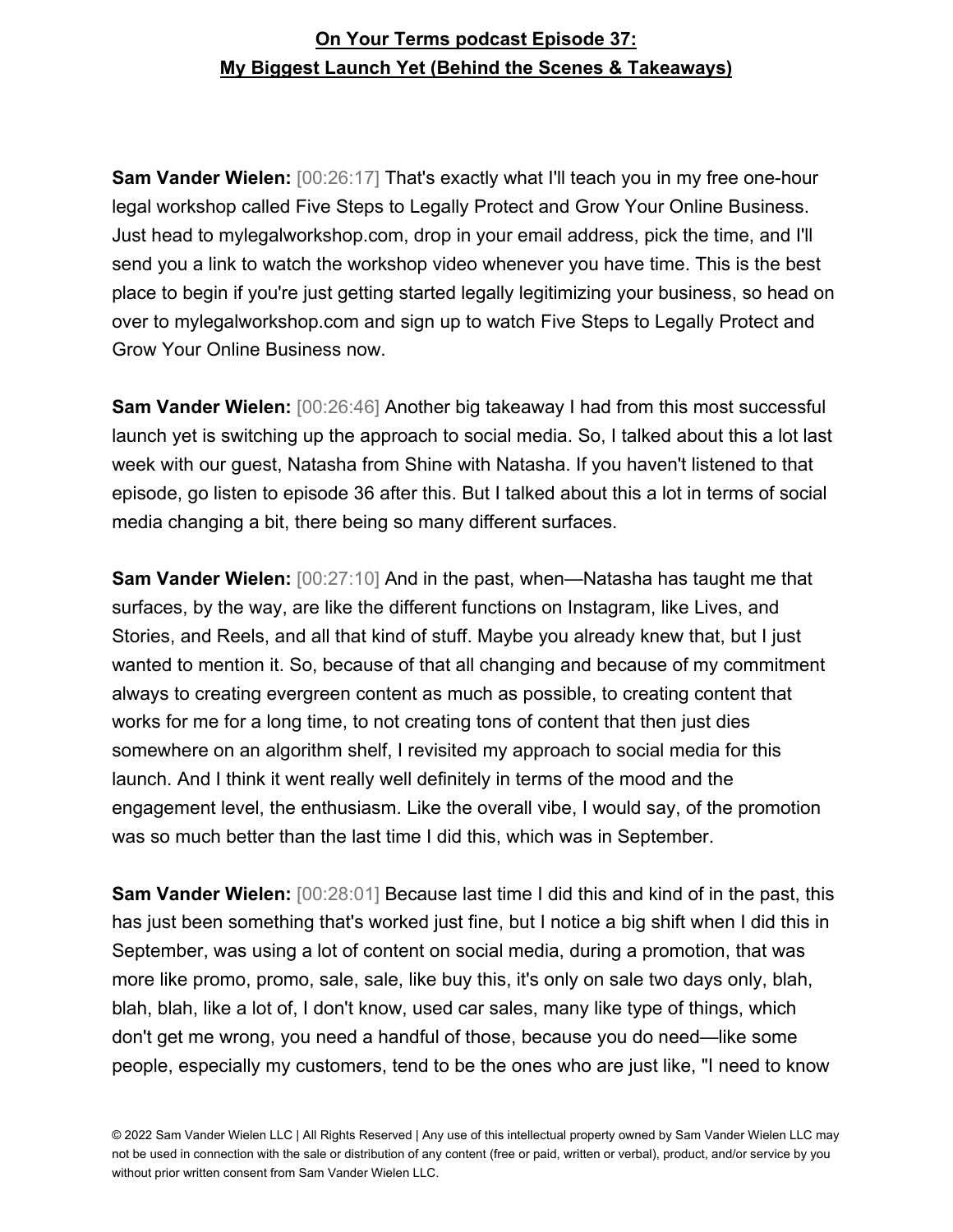like, what's in this? What are the bonuses? How much is it off? Like what are the payment plans?"

**Sam Vander Wielen:** [00:28:38] They, a lot of times, just want kind of the brass tacks, right? And I appreciate that, because I'm like that, too. And sometimes, I actually do want to know just what's in something. I know in marketing, they talk about a lot like, "Don't talk about features, just talk about benefits", and I'm like, "I'm kind of a features person, I like to know". So, I think that it's helpful to have some of that, but I think the mistake that I had made in the past or just like something that's now shifted, I'm seeing people respond to it really differently, are these kind of pre-created graphics, like static graphic-type things, like no video, no face to camera, very just like, yeah, kind of like flat, and just like the information about the promotion.

**Sam Vander Wielen:** [00:29:19] I wasn't seeing them perform very well. And so, that was something I wanted to experiment coming into this promotion, was like let's switch it up with our content. Why does promotion content have to be just about the like, here's the sale, here are the bonuses, here's the click, like buy this in this day, blah, blah, blah. Why don't we make content that's relevant to our ideal client and that's really, really good, like valuable and targeted to them?

**Sam Vander Wielen:** [00:29:44] And then, in that content, let them know that the bundle, in my case, the bundle is on sale until whatever day, right? So, I just decided to kind of switch that up and tried to take a different approach to the way that we were creating promotional content, and it worked great. Like there was no—I mean, sales were higher this time around, so that has to be good, but I just felt like that felt much like more exciting to me.

**Sam Vander Wielen:** [00:30:08] It was like a content strategy I felt much more proud of. I felt more eager to share it, probably, which then helped. I also took that strategy like with Reels during this promotion, to be like, let's just do reels that I think could maybe do pretty well, perform well. And in those Reels, we'll just let people know that the Bundle is on sale. You also have to remember that like so many of the people who see your actual content, especially on a platform like Instagram, are your followers already, so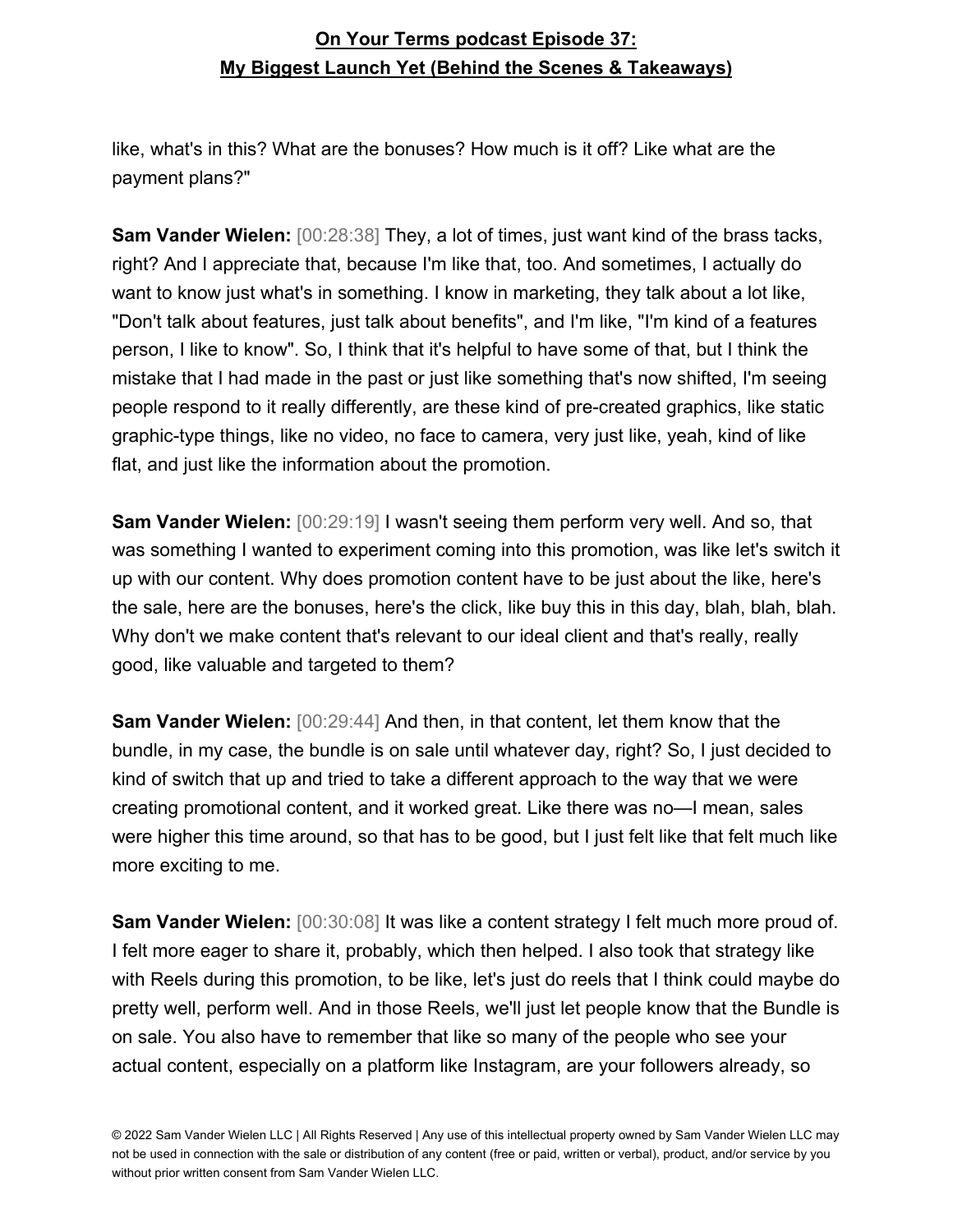they might be a small percentage of them, if you talk about your offers enough, they might be familiar with you and what you do.

**Sam Vander Wielen:** [00:30:42] So, really, the word is just like, the goal is like spreading the word that your product's on sale, and that there's something exciting going on, and that there's some sort of urgency, that there's something that they can't wait, they can't miss. So, I think taking that approach and kind of switching it up, I think we've, sometimes, just been taught or we've seen other creators just like share in that very like salesy, promotionally way, and I wanted to see if it would work, if it would be different, and it was. So, we had that mix. We had a couple of those types of graphics and things, because we kind of needed to.

**Sam Vander Wielen:** [00:31:16] The other big place that I saw this change from September was that, in my opinion, the days of sharing lots of slides to your Instagram Stories that are pre-made templates with text are kind of dead. I think that what's happened is that they've become so like, I don't know, templatized. It's like people know when they go to your Stories, and they see like 10 slides in a row that are about your podcast, and they're the audiogram, and they're your webinar, and they're this, they just click through it.

**Sam Vander Wielen:** [00:31:46] I don't know about you, maybe you can tell me if you don't agree with this, if this is not what you do, but I do it, I know a lot of my like friends do it as well, that when you go into somebody's Stories and you see that that's what they're sharing, you just like tap, tap, tap, tap, tap forward until you see if somebody's going to share something that's more personal, like a face-to-camera thing or snippets of their day, right?

**Sam Vander Wielen:** [00:32:08] I think another big thing that I've learned from Natasha, again, last week's episode, but another big thing that I've learned from working with Natasha is giving a bit more context to the content that we share on stories. And so, this has been like a big shift that I've seen, and that I've made, and that I made within this promotion was instead of just being like, new post, go read it here, or like, new Reel, go watch it here, or even like, new Reel where I teach you X, Y, and Z, watch it here, I would do some face-to-camera stuff, and then introduce the Reel.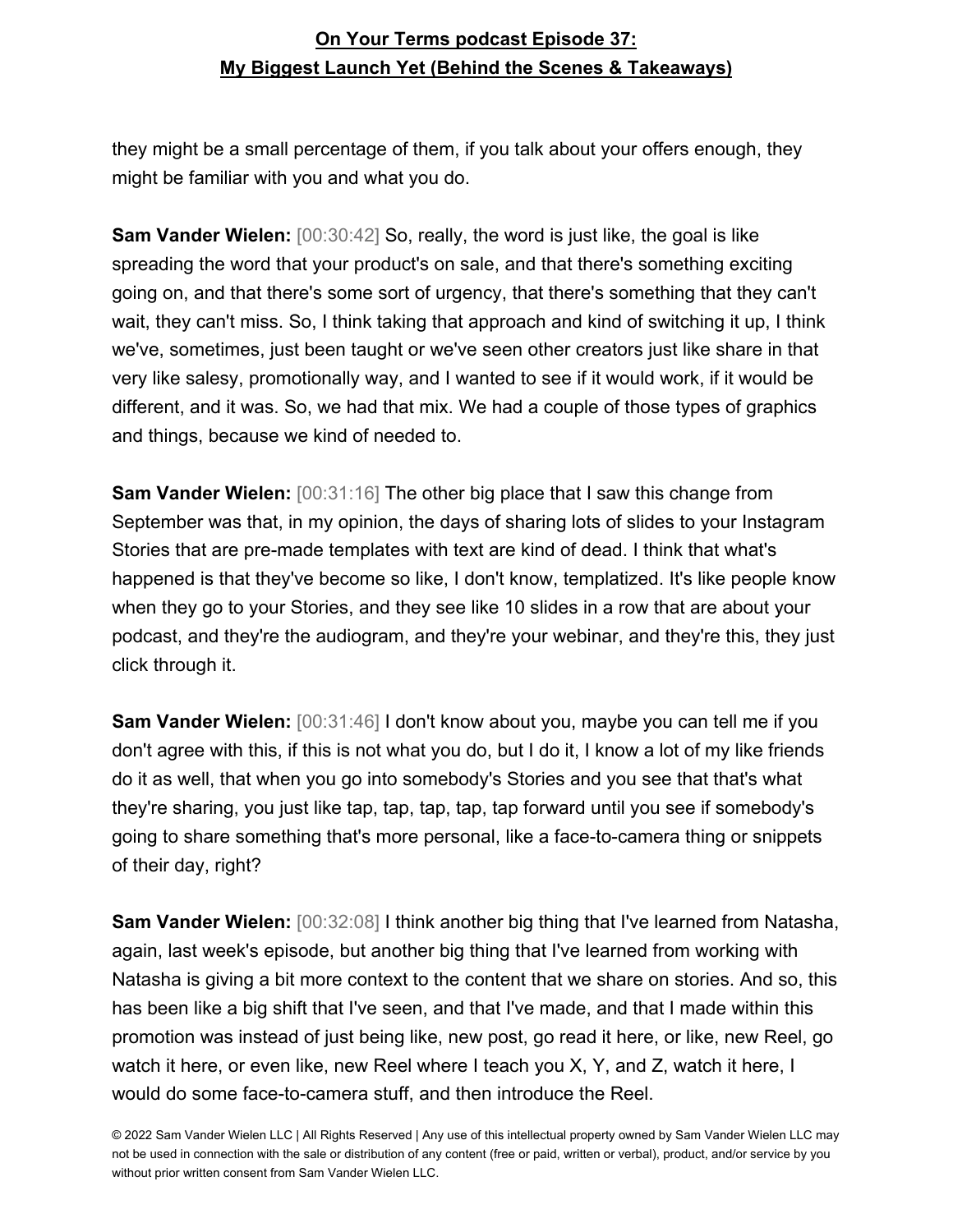**Sam Vander Wielen:** [00:32:37] So, I think Natasha has helped me to understand that like it can be a little like jarring of sorts to just be like graphic, graphic, graphic, and just sharing, and re-sharing, not ever introducing or popping in, and kind of like warming people up to what to expect, and why it's relevant, why should they go watch it, why do they need this, right? So, I switched up a lot of that in this promotion, and I think that's part of what drove this launch a success.

**Sam Vander Wielen:** [00:33:02] Another takeaway I have from this live promotion is that it is so helpful to tinker with bonuses and to sprinkle in live events both in your promotional period, right? So, if you can do little pop-up like Instagram Lives, or if you like YouTube, you kind of spend your time on YouTube, you could do a YouTube Live video, or you could do like little pop-up trainings in a Facebook group, whatever it is that you do. Both that and offering live events as bonuses themselves, like adding in live elements, I think, to a promotion is really helpful.

**Sam Vander Wielen:** [00:33:39] So, in this promotion, I did both like Instagram Lives and all that kind of stuff, but then I also offered a live bonus, a Q&A session with me, as a bonus for people who bought during this period. And so, that, I think, was really big, because people like that live element. When you're buying something like a course or some sort of digital product, it's just helpful to have that access, to have support, to get in community. And so, I think like I would encourage you to play with that if you're running some sort of promotion, can you offer like a live class that they get to come to, a live Q&A, a call with you, a group call, whatever it is, I think that that would be really helpful.

**Sam Vander Wielen:** [00:34:18] Another thing that I could see happening, too, is like, this isn't live, but like you could offer like secret podcast episodes and all that kind of stuff. I think that would be really helpful. But get creative with your bonuses. I think that playing with my bonuses, and kind of making sure that it touched like different desires and wants of the customer has been really helpful as we've built out these promotions.

**Sam Vander Wielen:** [00:34:42] And so, I would encourage you to like give some urgency and like boost up the interest by adding in something that's live, and gives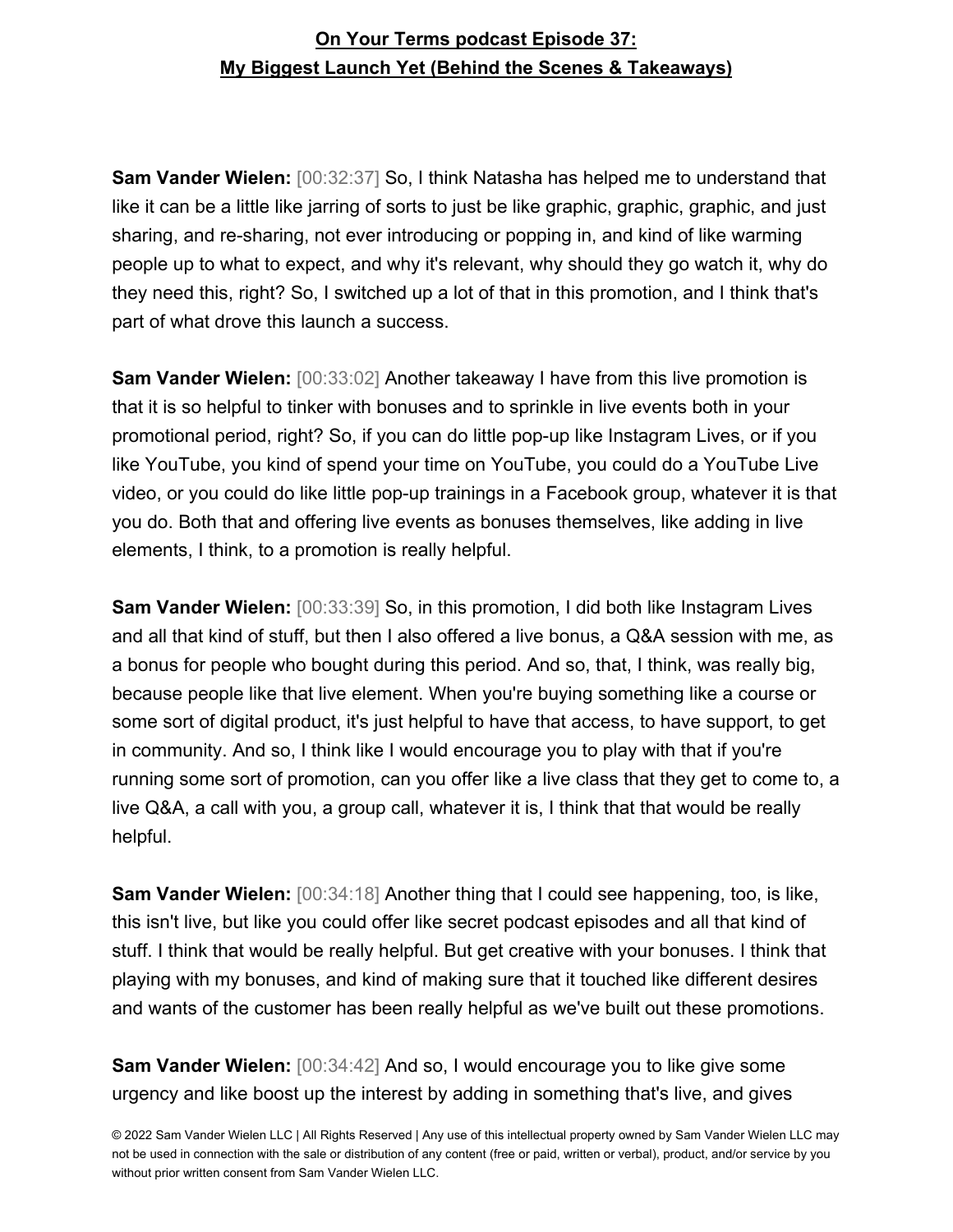access to you, and you'll cultivate a deeper connection with your customers, too. So, that is always a great plus. And last but not least, I think the biggest reflection that I have on this live promotion period is that the long haul approach is alive and well, very much so.

**Sam Vander Wielen:** [00:35:09] So, I have always taken a long haul approach to my business. I talk about this here on the podcast all the time. I talk with my customers about this all the time, especially. It's why I believe so deeply in building your business brick by brick, by thinking of everything as like depositing a couple of cents at a time. My marketing manager, Margaux, was the one that told me about this years ago like, it might not feel like you're doing anything, but you're depositing, you're making these little deposits every single time, you're nurturing your email list, you're creating evergreen pieces of content, you're doing the big things that actually move the needle in your business, and over time, they might not feel like much, but over time, they really work.

**Sam Vander Wielen:** [00:35:49] The other thing I mean about this, though, is that I have never been somebody who has been like, you have to buy from me right now, and if you don't buy from me right now, the whole world's going to end, and everything is going to be terrible, and you're going to have no success in life, and blah, blah, blah. That's never been my approach to doing business, right? I feel really confident about The Ultimate Bundle. I know it'll help you if you're the right fit for it. I know people love it. I know we have thousands of members who love it. I know it's the best on the market.

**Sam Vander Wielen:** [00:36:19] I feel really good about the product. I also want you to feel really good about the product, and a lot of people do, and that's why people buy it every day, but I'm not here to like force you into anything. And I also know that if today is not the right day for you to get The Ultimate Bundle, it might be next month, or three months, six months, nine months, a year from now, right? I have people buy the Bundle all the time, who then write to me afterwards, and say, "I actually first signed up for your webinar like a year ago", or, "I've been on your email list for four years", well, have been waiting to buy my stuff.

**Sam Vander Wielen:** [00:36:54] And we give people reasons along the way. Like with these live promotions, we give them reasons as to like, why now? Right? Because we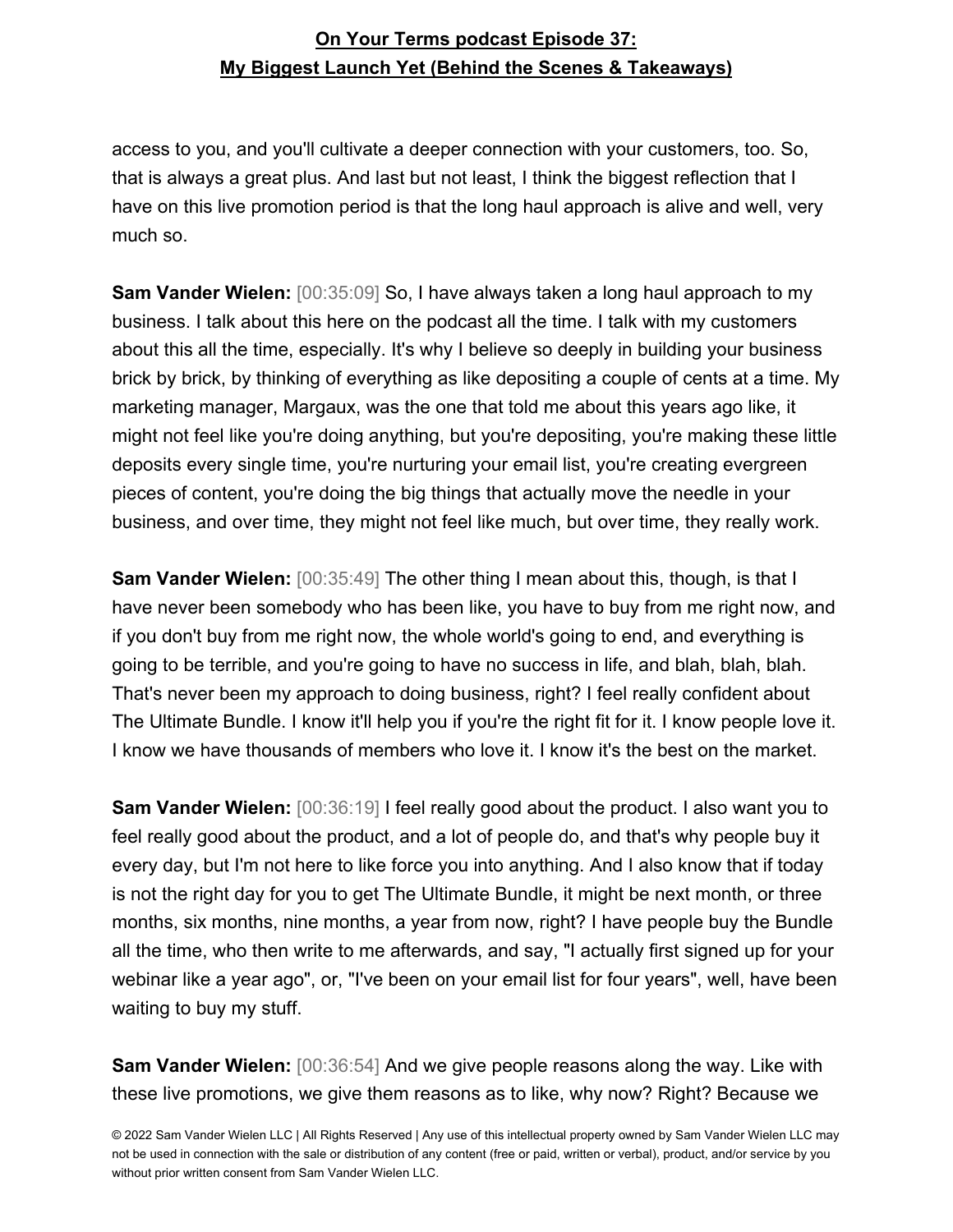do sprinkle in those live bonuses, or we make a cool discount, or we throw in different kinds of bonuses, it's helpful in getting people to actually make a decision, right? Because some people are just kind of sitting on the fence and they need to be like pushed off a little bit, right? But I'm also just not here to like strong-arm anybody who doesn't need it, who doesn't want it, who can't afford it, who's not ready for it, who's not ready to make the commitment.

**Sam Vander Wielen:** [00:37:26] And so, I think that like sense of calm confidence of like, yeah, I'm here when you need me, I'll be here. I always say that to people. I actually write that to people in my emails all the time, because I mean it. They'll write to me, and say, "I can't afford this, but I love your emails, or I love your podcast, or I love this, I read this, or please don't remove me from your email list, because I didn't buy", and I'm like, "Oh, my gosh, I would never".

**Sam Vander Wielen:** [00:37:50] But I always say to them, "I will be here when you're ready, if you're ever ready", right? "I'm here, not going anywhere, my product's not going anywhere. I'd love to have you", but I want you to be confident, too. And I think that that just like eases some of, I don't know, this tension, but I also think it's why promotions build over time. And so, maybe, for example, there were a lot of people who had signed up for my promotion last September who didn't buy for whatever reason, and then when this one came around, they do.

**Sam Vander Wielen:** [00:38:21] And every time then I run a promotion, that snowball becomes bigger and bigger, because every time, I collect more people than I sell to, right? So, we are going to get way more people to sign up for our live webinar or whatever it is than who are ultimately going to purchase. That's just how marketing works. So, more people are always going to see your stuff than are going to buy your stuff.

**Sam Vander Wielen:** [00:38:43] The point is that if you keep nurturing those people, every time you do this, you're going to collect more and more people, that group's going to become bigger, and bigger, and bigger. And so, if you maintain the same conversion percentage or you increase your conversion rate the next time, that's even more people, right? And what I have experienced in five, six years in business is just that the more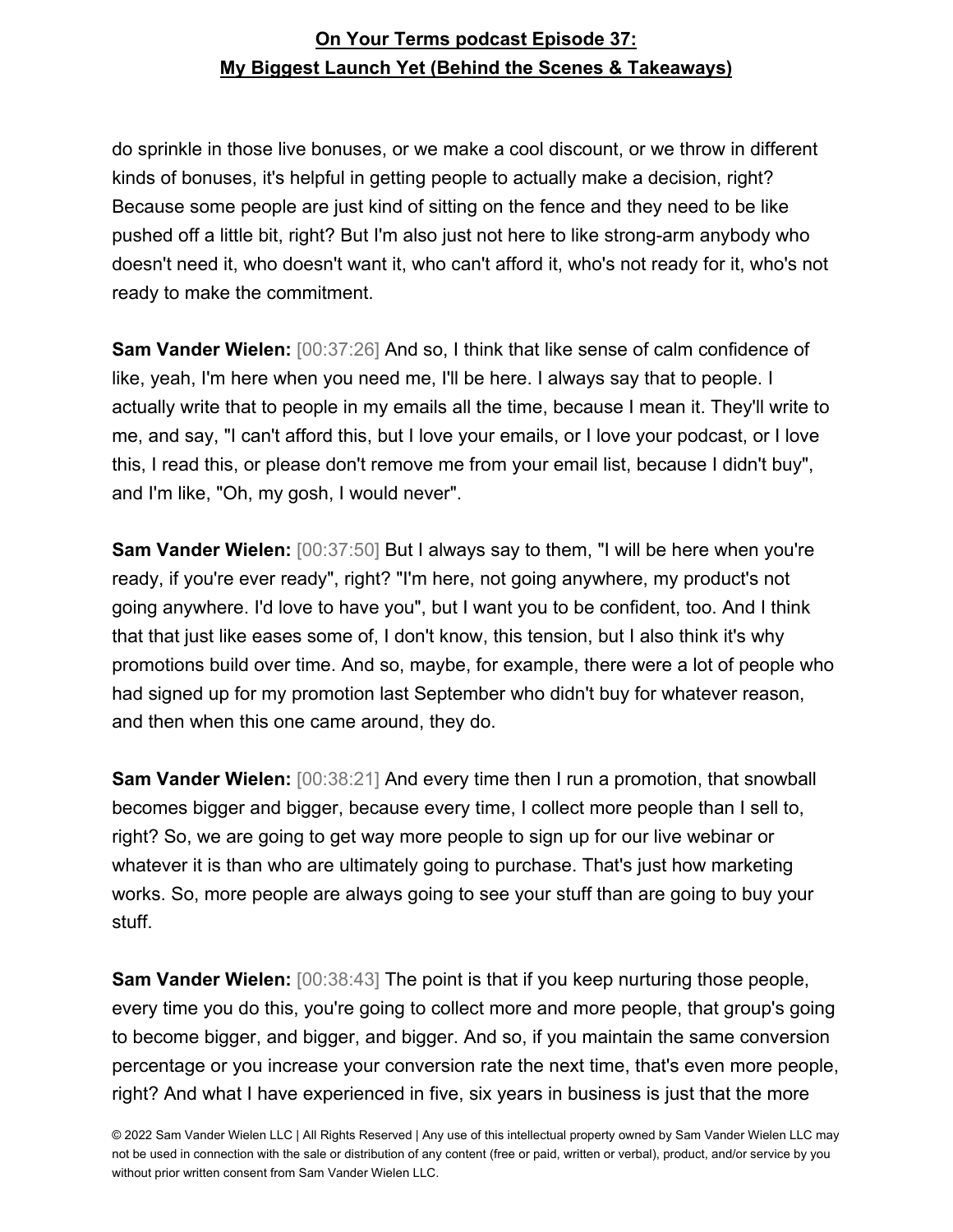you take that approach of like, I'm here, I know my stuff works, I will keep giving it 100% to whoever needs it right now, right?

**Sam Vander Wielen:** [00:39:14] And when you're ready, come on in. I think that that will serve you really well. And I think that like it could be Burnout City, and it also just can be kind of annoying when people use like the fear tactics or whatever. I think when people talk about not wanting to be salesy, that's kind of more the attitude that they're talking about. You should never feel badly for selling your product or promoting your business. You're allowed to have a business, you're allowed to make money, you're allowed to sell your products. I think what feels weird, and gross, and icky is when people use like fake fear, scarcity tactics of like, "If you don't get this now, everything's going to be terrible". You don't want to do that.

**Sam Vander Wielen:** [00:39:52] So, I just want to share that with you, because I feel like you see a lot of flashy, sexy stuff in online marketing, and I just want to be an example of somebody who is like taking that approach and has never done that kind of stuff, and the business is very, very healthy and doing very well, even if I didn't want to run these promotions, but these promotions help, and they're fun, and for now, we'll keep doing them infrequently, but I will do them from time to time to play with it and experiment, because I really believe in being a scientist in your business, and trying things, and reading the data, and kind of backing up, and adjusting, and going again.

**Sam Vander Wielen:** [00:40:33] So, with that, I hope that you enjoyed my takeaways from my biggest launch yet. I can't wait to hear what you think about this episode. Make sure you send me a DM on Instagram at Sam Vander Wielen. Let me know what you thought. Screenshot and share this episode on Instagram and tag me in it, so I can share it, and thank you for listening. And with that, I can't wait to chat with you next week. I've got my friend, Katie Steckly, on to help you learn how to create a podcast or YouTube channel, so I am very excited to see you next week.

**Sam Vander Wielen:** [00:41:07] Thanks so much for listening to the On Your Terms podcast. Make sure to follow on Apple Podcasts, Spotify, or wherever you like to listen to podcasts. You can also check out all of our podcast episodes, show notes, links, and more at samvanderwielen.com/podcast. You can learn more about legally protecting